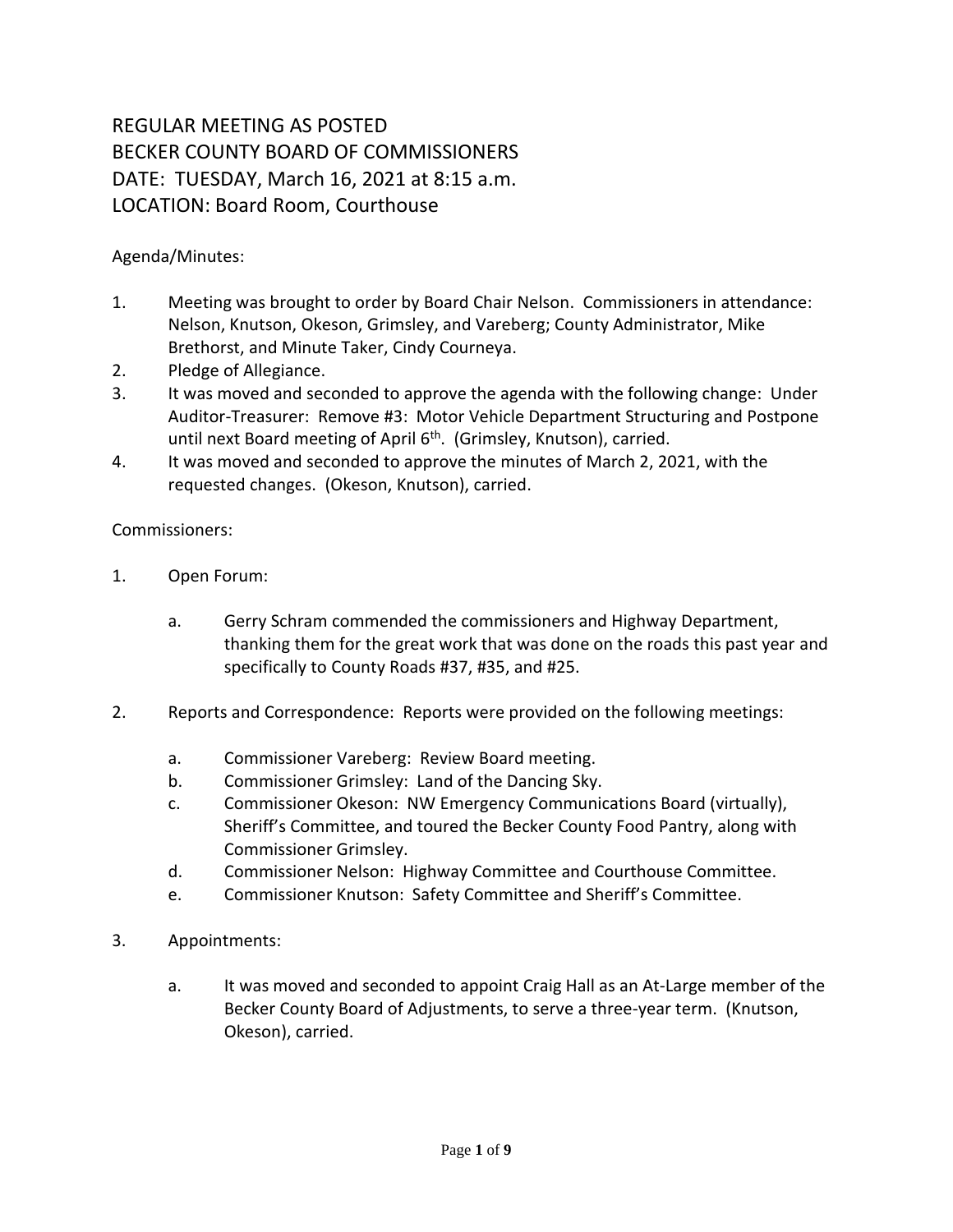County Administrator – Mike Brethorst presented:

1. It was moved and seconded to approve Resolution 03-21-2E, to advertise and hire a fulltime Human Resources Director through the normal hiring process and if filling this vacancy creates another vacancy in the Department, to then fill that vacancy also. (Okeson, Vareberg), carried.

It was noted that no decision was made on Band and Grade for the position at this time, with further discussion to be held at the next Finance Committee meeting.

- 2. County Administrator, Mike Brethorst, provided an update on the status of the following five (5) separate grant programs to aid businesses effected by COVID-19, with Guy Fischer attending virtually:
	- a. 2K Round 1 Grants
	- b. 2K Round 2 Grants
	- c. 1K Child Care Grants
	- d. Block Grants
	- e. Round 3 CARES

Discussion followed with a request to use funds from the Special General Fund to cover the remaining grant awards.

It was moved and seconded to accept the applications for the Business Relief Grant (Round 3), as presented, with a maximum total of \$25,000 granted to each business, to be paid for with the State of MN special COVID Funds. All funds needed in excess of these funds shall be temporarily paid for from the County's Special General Funds. Once the County receives the American Rescue Plan funds, repayment shall be made to the County for said grants paid for out of the Special General Fund. (Grimsley, Okeson), carried.

3. Discussion was held regarding the consideration to approve the Memorandum of Understanding (MOU) with Otter Tail County relative to the One Watershed-One Plan (1W-1P). Tera Guetter with the Pelican River Watershed District (PRWD) was present, along with Pete Waller from the Board of Soil & Water Resources (BWSR) (virtually), and Bryan Malone with the Becker County Soil & Water Conservation District. Options were presented to include approving the MOU, as presented, or the MOU as amended by the PRWD and presented by Tera Guetter, or to decline entering into the agreement. If approved, the PRWD wishes to act as the fiscal agent.

Commissioners Knutson, Vareberg, and Grimsley voiced their concerns and frustration over the process and plan and noted that they would not be supporting.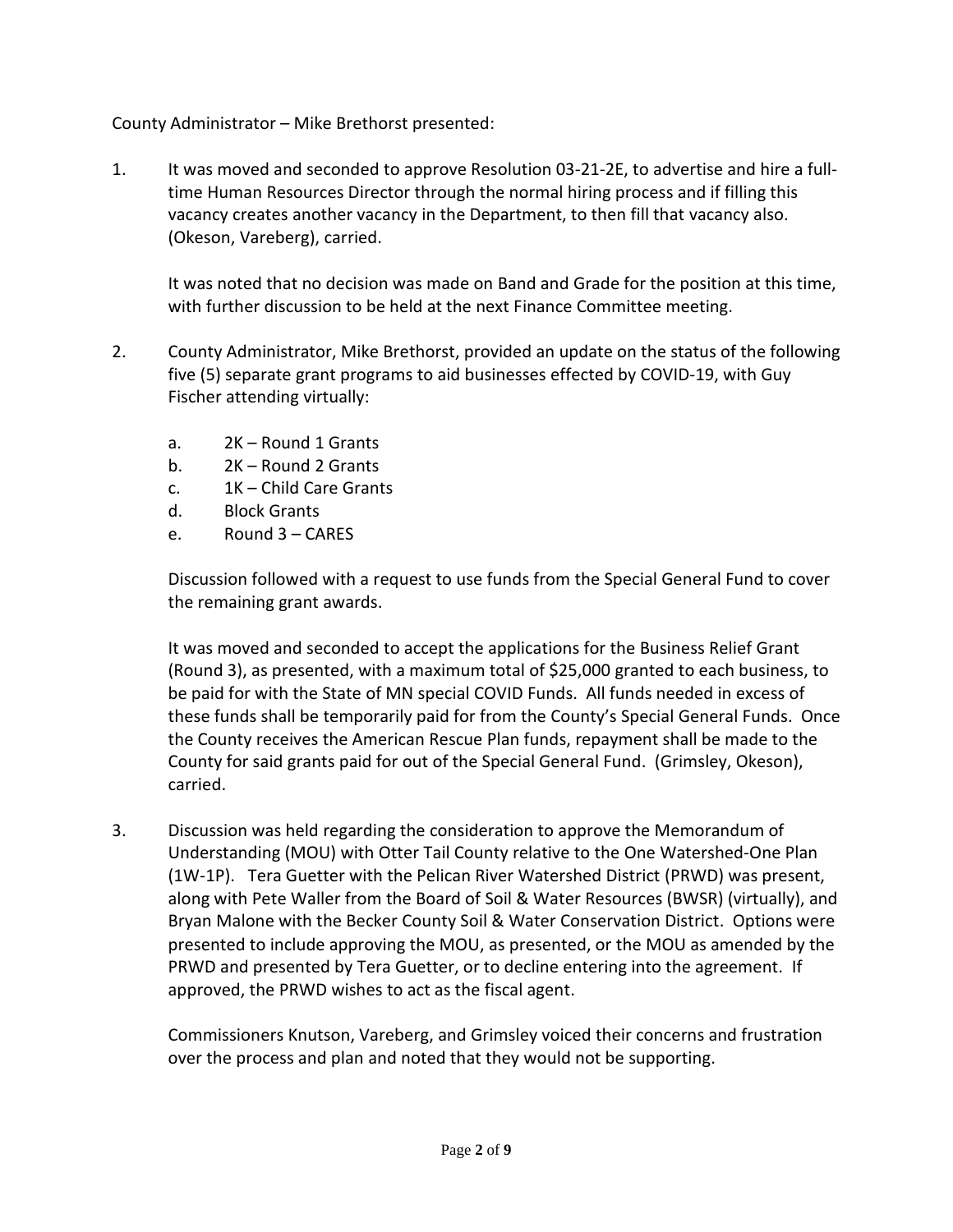It was moved and seconded to accept and adopt the Memorandum of Understanding (MOU), as amended by the Pelican River Watershed District (PRWD), by and between the Counties of Otter Tail and Becker, and the East Otter Tail, West Otter Tail and Becker County Soil & Water Conservation Districts, and the Pelican River and Cormorant Lakes Watershed Districts, as outlined in said agreement. (Okeson, Nelson), motion failed 3-2.

Finance Committee Minutes: Mary Hendrickson presented:

- 1. It was moved and seconded to approve the Regular Claims, Auditor Warrants, and Over-90-Day Claims, as presented:
	- a. Auditor's Warrants (Tuesday Bills):
		- i.  $03/03/2021$  in the amount of \$134,743.30
		- ii.  $03/09/2021$  in the amount of \$153,757.74 for a total amount of  $\dots \dots$ \$ 288,501.04
	- b. Over-90-Day Claims:
		- i. Fargo Forum in the amount of  $$1,039.90 -$  dated  $11/30/2020$  (Invoice just turned in);
	- c. Additional Item: Request to add a claim to McNeilus of Dodge Center, MN for a 2021 Peterbilt Recycling Truck at a cost of \$234,209.48.

(Knutson, Okeson), carried.

2. It was moved and seconded to approve the Human Services claims for Human Services, Public Health, and Transit, as presented. (Grimsley, Knutson), carried.

Auditor-Treasurer: Mary Hendrickson presented:

- 1. Licenses and Permits:
	- a. It was moved and seconded to approve the following On-Sale (Including Sunday Sale) Liquor Licenses:
		- i. Detroit Mountain Recreation Area Erie Township;
		- ii. Resort Management DBA Forest Hills Golf & R.V. Resort Audubon Township.

(Okeson, Grimsley), carried.

b. It was moved and seconded to approve the following On-Sale (Includes Sunday Sale) – Renewal:

i. Detroit Country Club, Inc. – Lakeview Township. (Okeson, Grimsley), carried.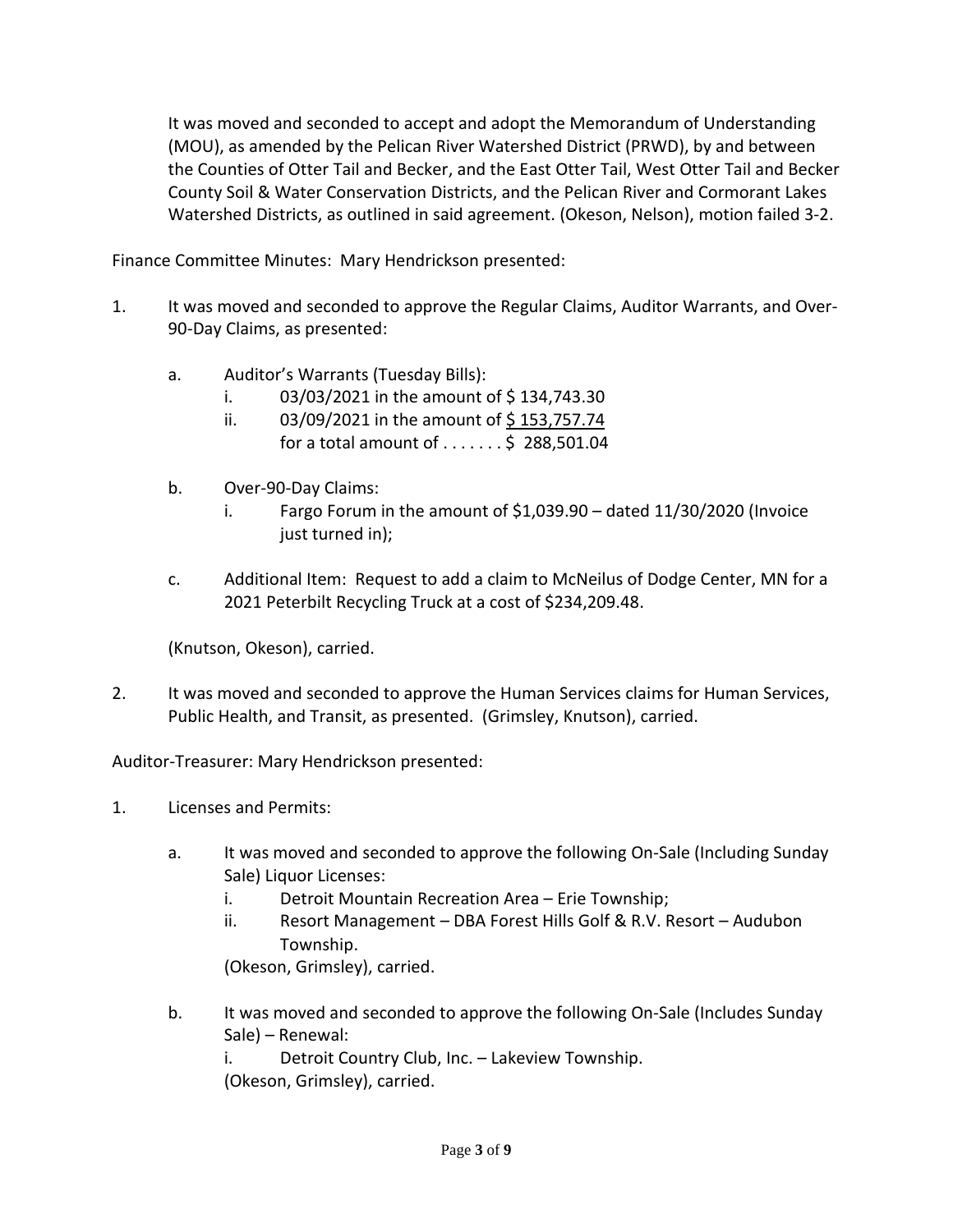- c. It was moved and seconded to approve the following Liquor Off-Sale Renewals:
	- i. Seven Sisters Spirits, LLC Lakeview Township;
	- ii. J-Rod Enterprises DBA Cormorant Bottle Shop Cormorant Township;
	- iii. Lakes Corner Liquor Store, LLC Erie Township. (Okeson, Knutson), carried.
- d. It was moved and seconded to approve the following Combination On-Off Sale (Includes Sunday Sales) Liquor License – Renewal: i. Toad Lake Store – Cynthia Knoll – Toad Lake Township. (Knutson, Grimsley), carried.
- e. It was moved and seconded to approve the following Seasonal On-Sale New License:

i. Green Valley Golf, LLC – Michael Levin – Cormorant Township. (Nelson, Grimsley), carried.

- f. It was moved and seconded to approve the following Wine & Strong Beer License – Renewal:
	- i. Hoslers Two Inlets Country Store, LLC DBA Two Inlets Store Two Inlets Township.

(Knutson, Okeson), carried.

- g. It was moved and seconded to approve the following 3.2 On-Sale Renewal:
	- i. Hoslers Two Inlets Country Store, LLC DBA Two Inlets Store Two Inlets Township.
	- (Knutson, Grimsley), carried.
- 2. It was moved and seconded to accept the January 2021 Cash Comparison and Investment Summary, as presented. (Grimsley, Knutson), carried.

Land Use – Environmental Services – Steve Skoog presented:

- 1. It was moved and seconded to approve Resolution 03-21-2C, to approve Becker County Solid Waste Hauler License #27, for Pioneer Roll Off, LLC, to commercially haul waste in Becker County through 2021. (Knutson, Okeson), carried.
- 2. It was moved and seconded to approve Resolution 03-21-2D, to enter into a host site grant agreement with the MN Pollution Control Agency (MPCA), for Becker County to host an AmeriCorps member for the 2021-22 program year, and to direct the County Administrator to sign the grant agreement. (Grimsley, Knutson), carried.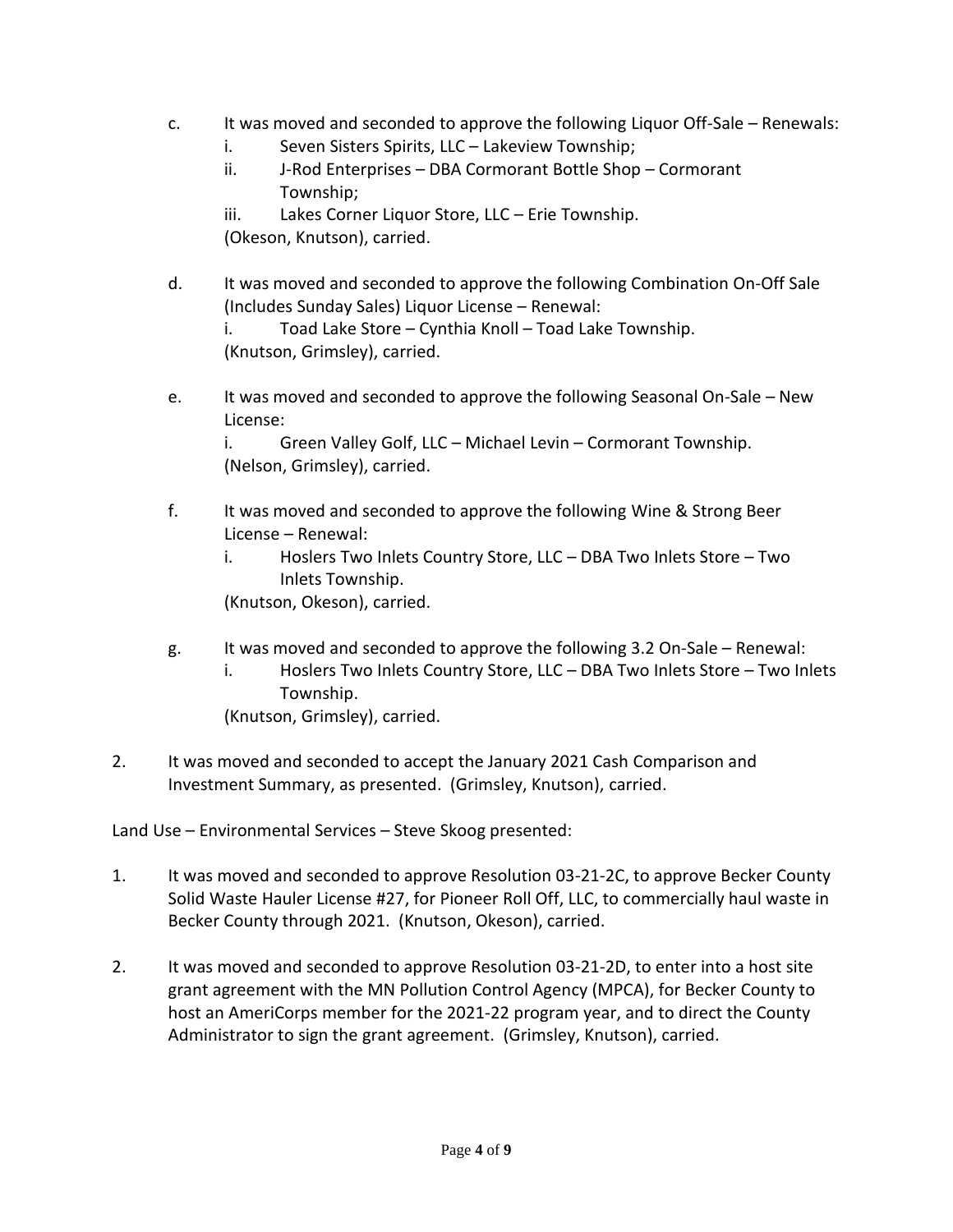## Planning & Zoning – Kyle Vareberg presented:

- 1. It was moved and seconded to concur with the Planning Commission (March 8, 2021), to approve the request submitted by Hanson Properties of Shoreham, for a Conditional Use Permit (CUP) to construct and replace a fence six (6) feet high within fifty (50) feet of the Pelican River, for the project located at 24110 County Highway 22, Detroit Lakes, MN. (Okeson, Knutson), carried.
- 2. It was moved and seconded to concur with the Planning Commission (March 8, 2021), to amend the existing Conditional Use Permit (CUP) - recorded document Number 658932, for Sandra Orthmeyer Vetter, for the project located at County Highway 32, Corner of 335<sup>th</sup>, Rochert, MN; to allow crushing and hauling on an as needed basis between the hours of 7:30 a.m. and 5:00 p.m., Monday through Friday. (Okeson, Vareberg), carried.
- 3. Board Chair Nelson offered anyone from the public to come forward with comments relative to the agenda item to consider the request submitted by Richard and Dana Laine, to approve a Conditional Use Permit (CUP) for a Commercial Planned Unit Development (PUD); to have eight (8) R.V. sites and a 12-slip dock system, with the project located at 20781 County Road 117 (Toad Lake), Osage, MN.

Several individuals from the public presented, along with Attorney Thomas Winter, representing Richard and Dana Laine.

The following spoke in support of the project:

- a. Attorney, Thomas Winters, presented on behalf of Richard and Dana Laine, and provided clarification on the "Findings", as presented from the Planning Commission minutes (March 8, 2021). He noted that the Laine's are now proposing 8 sites vs. the original proposal of 14 and that they would comply with the placement of the docks per the MN-DNR. They noted the sight lines for visibility and stressed that this CUP meets all safety guidelines on the road for pedestrians, and he also referenced the willingness of the Laine's to enforce policies to ensure safety. He referenced the Bambi Resort, which is also located on County Road 117.
- b. T.J. Nogoseth, Fargo, ND owns a Park Model on a separate parcel of property with his wife and children and has no safety concerns.

The following spoke in opposition to the project, voicing concerns of safety, the issue of protecting the lakes, and the potential decrease of home values in the area due to the placement of the campground: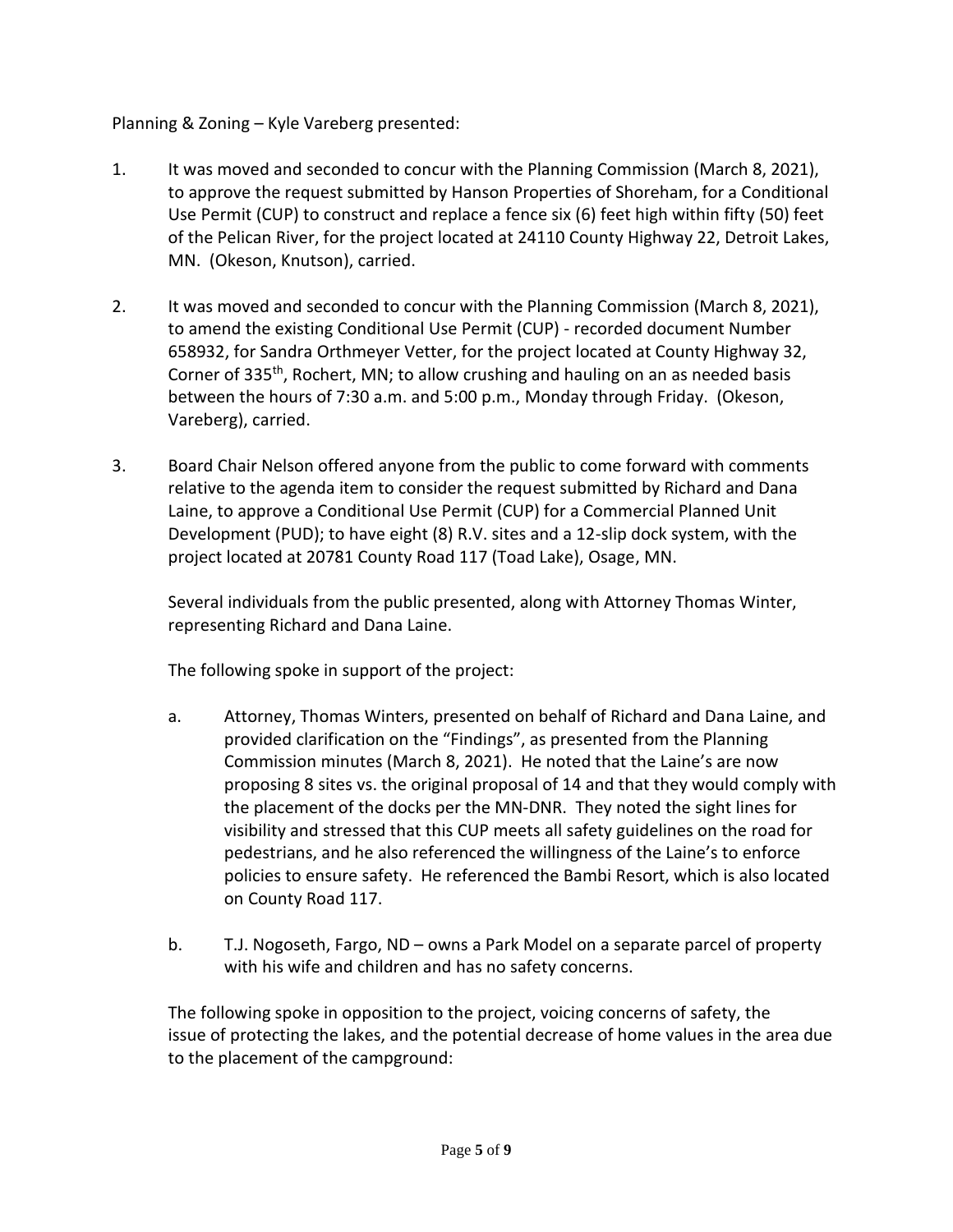- a. Deb Nerud, neighbor of the proposed resort/resident of Osage, MN and President of the Toad Lake Association, spoke in opposition noting safety concerns.
- b. Lori Mitchell, owner of property on Toad Lake, attended virtually, and spoke in opposition to the project, noting her concerns of "going against everything the State does to protect our lakes" and if approved, was concerned that the owner would come back to request additional sites.
- c. Kari Ball owns a home located near the proposed RV Campground and spoke in opposition to the project (via phone). She noted that with the land being rezoned from Agricultural to Residential, she would not have purchased the home if there had been any possibility of an RV Campground being located there.
- d. Yvonne Kangas, resident north of the proposed campground, spoke in opposition to the project, noting safety concerns, especially in respect to being able to see a child walking on the curved gravel road and noted poor sight lines, especially with the foliage.
- e. Clark Lee, a nearby homeowner, spoke in opposition to the project, noting that seven (7) public hearings have been held regarding this CUP request and noted the past denial(s) of both the Planning Commission and Board of Commissioners. He also indicated that no changes have been made that will make a difference and asked that the Board support the Planning Commission to deny the request today as well.
- f. Roger Ball, resident near the proposed site, noted his concerns on decreased property values and safety concerns as well.
- g. Patty Swenson, resident adjacent to the property, spoke in opposition to the project, noting that this property was re-zoned to Residential and urged the Board to not allow it for commercial use.

Attorney Thomas Winters addressed the concerns presented and noted that if a complaint is received and validated and nothing is done to address the violation of the CUP, that Becker County has the option of removing the CUP.

The applicant, Richard Laine, spoke in favor of the CUP, and addressed the Board, giving his reasons for requesting the CUP and confirmed that they would adopt policies like nearby "Bambi's Resort", to ensure safety and a well-kept campground.

Board Chair Nelson announced that testimony from the public was now closed.

Commissioner Knutson commented that he has no problem or issues with the view of the campground from his property; however, has issue with putting a commercial business in a residential area, and noted the negative effect it would have on home values, if approved, and would create another "hazard" moving forward for other CUPs in a similar situation.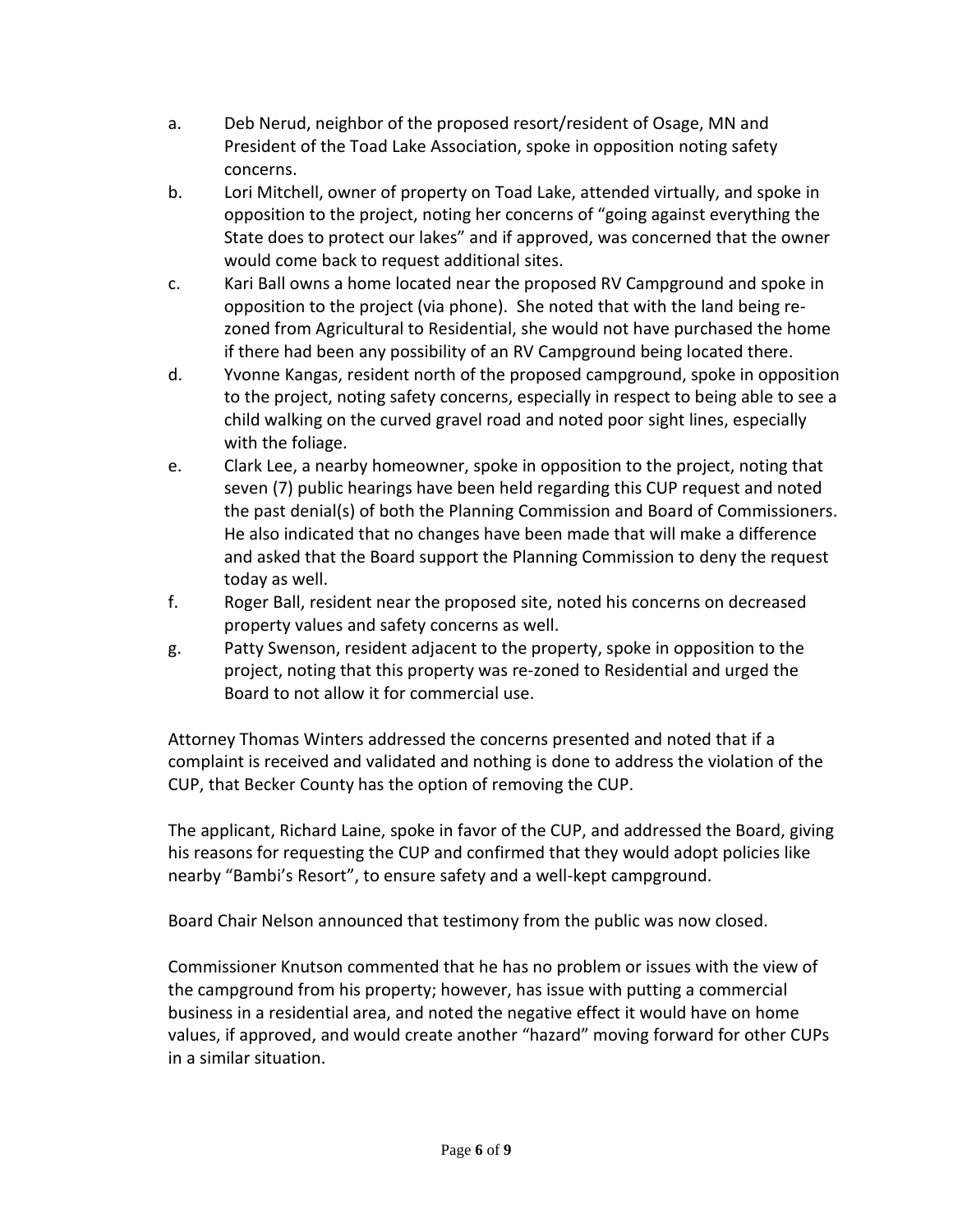Commissioner Vareberg noted his support for both sides; however, his main concern was the possibility of it becoming cluttered and an eyesore. He also noted that while he could not support right now, he could have considered it, if there was some type of Lshaped fence/storage required at each site, to eliminate any clutter.

Commissioner Grimsley noted he would vote to deny as he would not support putting a commercial business into a residential area.

It was moved and seconded to concur with the Planning Commission (March 8, 2021), to deny the application, based on the findings as presented; for the application as submitted by Richard and Dana Laine, for a Conditional Use Permit (CUP) for a Commercial Planned Unit Development (PUD) to have eight (8) RV sites and a 12-slip dock system, for the project located at 20781 County Road 117 in Osage, MN. (Knutson, Grimsley), a roll call vote was called and taken as follows: Knutson – Yay; Grimsley – Yay; Okeson – Nay; Nelson – Nay; Vareberg – Yay. Motion carried 3-2.

In continuation of the discussion on this matter, Commissioner Vareberg stated that he would support the CUP if certain conditions were placed on the CUP.

It was moved and seconded to rescind the original motion, to allow for possible conditions to be placed on the CUP, (Vareberg, Okeson), a roll call vote was called and taken as follows: Knutson – Nay; Grimsley – Nay; Okeson – Yay; Nelson – Yay; Vareberg – Yay. Motion carried 3-2. It was also noted that if the CUP is denied, the applicants cannot reapply for one (1) year.

A brief break was taken, to allow the County Administrator, Mike Brethorst and Planning and Zoning Director, Kyle Vareberg to consult with the County Attorney's office (Lisa Tufts) on how to proceed relative to the motion.

After the break, it was clarified that the original motion once rescinded is off the table and therefore the motion to deny is no longer valid and the matter can be brought back for consideration to include conditions.

It was moved and seconded to table the request until the next Board of Commissioner's meeting on Tuesday, April  $6<sup>th</sup>$ . (Vareberg, Knutson), carried.

Human Resources/Building Maintenance: County Administrator, Mike Brethorst, presented:

1. It was moved and seconded to approve the purchase of five (5) leased 2016 Chevrolet Equinox vehicles through Enterprise, as presented, at a total cost of \$30,315.95, with the leases set to expire in March and April 2021. (Knutson, Okeson), carried.

It was noted that Human Services will pay a pro-rated amount from the HS budget.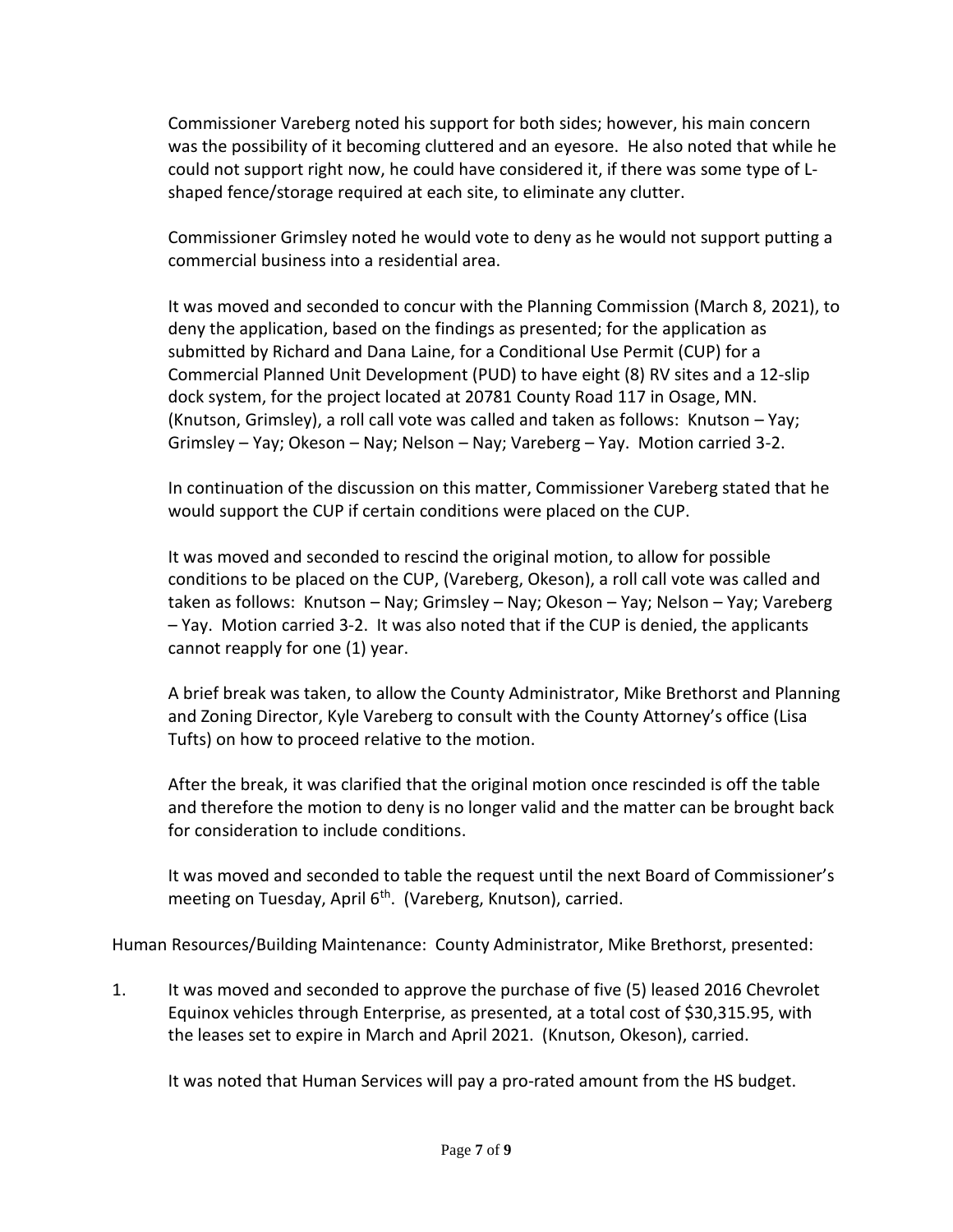- 2. It was moved and seconded to approve two new workstations for the IT GIS staff, at State Contract pricing, from Cooper's Office Supply, Fargo, ND, to include:
	- a. Desk and Chairs @  $$2,501.34 \times 2 = $5,002.68$
	- b. Installation @ \$540.00
	- c. Table and Chairs  $\omega$  \$1,203.08
		- for a total cost of \$6,756.76

(Okeson, Nelson), carried.

Commissioner Grimsley also requested to bring back the proposal to purchase and install two (2) bottled-water stations (1 for Human Services and 1 for the Courthouse).

3. It was moved and seconded to approve the purchase of Dell Direct Attached Storage for Backup Data from High Point Networks at a cost of \$14,820.00 and Veeam License at a cost of \$4,916.00, for a total cost of \$19,896.00. (Knutson, Okeson), carried.

Highway: Jim Olson presented:

- 1. It was moved and seconded to approve Resolution 03-21-2A, to accept completed Project Numbers SAP 003-629-021, SAP 003-637-020 & CP 003-115-001, consisting of Milling, Reclaiming, Bituminous Surfacing and Aggregate Shouldering on County Roads 29, 37, and 115, contracted with Mark Sand & Gravel, Fergus Fall, MN, and to authorize final payment in the amount of \$97,915.95, prepared and processed by the Highway Department. (Okeson, Nelson), carried.
- 2. It was moved and seconded to approve Resolution 03-21-2B, to ban parking on the road (County State Aid Highway No. 22, from County State Aid Highway No. 6 to Legion Road). (Grimsley, Okeson), carried.

Land Sale – Highway 59 Frontage: Resolution 03-21-2F: County Administrator, Mike Brethorst, presented:

- 1. It was moved and seconded to approve Resolution 03-21-2F, as presented, to Close the meeting pursuant to MN Stat. 13D.05, to set the terms and type of sale for a 7.54-acre parcel of land owned by Becker County (Highway 59 Frontage – Parcel #: 49.7001.051), with it deemed Excess Public Land, and to set the minimum acceptable value for the sale of said asset. (Knutson, Grimsley), carried.
- 2. Closed Session –
- 3. It was moved and seconded to Open back into Regular Session. (Okeson, Grimsley), carried.